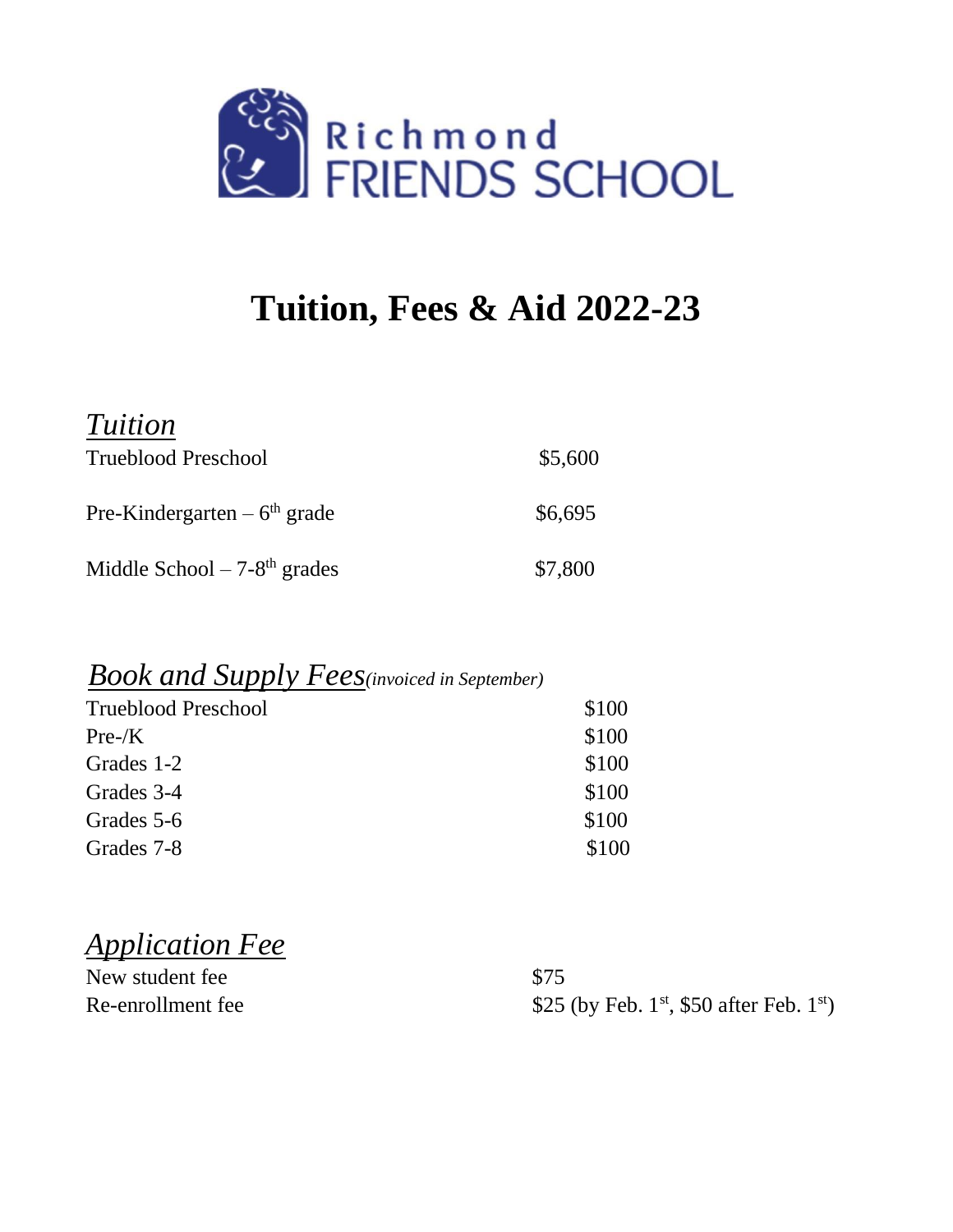# *Scholarship*

Sibling tuition discount 10% In a family with 2 enrolled students, the sibling discount applies to the youngest student only.

Scholarship assistance is available for PreK-8<sup>th</sup> grade families and based on need. RFS actively seeks families of every race, creed, nationality, and social or economic background. Aid is awarded on the basis of financial need and availability of funds according to guidelines approved by our board. RFS is constantly trying to secure more scholarship monies in order to be accessible to families regardless of need.

### *Applying for Aid*

Click on the link to access the Smart Aid application. RFS code is 91149. <https://www.smartaidforparents.com/>

## *Extended Care Program*

Morning care is offered from 7:45 a.m. until 8:30 a.m., and afternoon care is offered until 5:30 p.m. every school day. Students are given guidance and support as needed for completing homework, exploring creatively, and playing cooperatively both indoor and outside. A healthy snack is provided. Extended care is \$3.50 per hour. Extended Care charges appear on your monthly tuition invoices.

# *Payment Options*

Tuition is billed on 11-month schedule. Your first payment is due following receipt of your acceptance letter and will act as your non-refundable deposit. Payments made after the 10th of each month will incur a 5% late fee of the total outstanding balance. All payments are non-refundable. You are welcome to pay for tuition in advance of the coming month. Any pre-payment will be reflected as a credit on your next invoice.

# *How do I pay?*

RFS accepts checks, money orders, and cashier's checks. You also have the option to use your credit card via PayPal®. You are responsible for paying the 3% PayPal® fee.